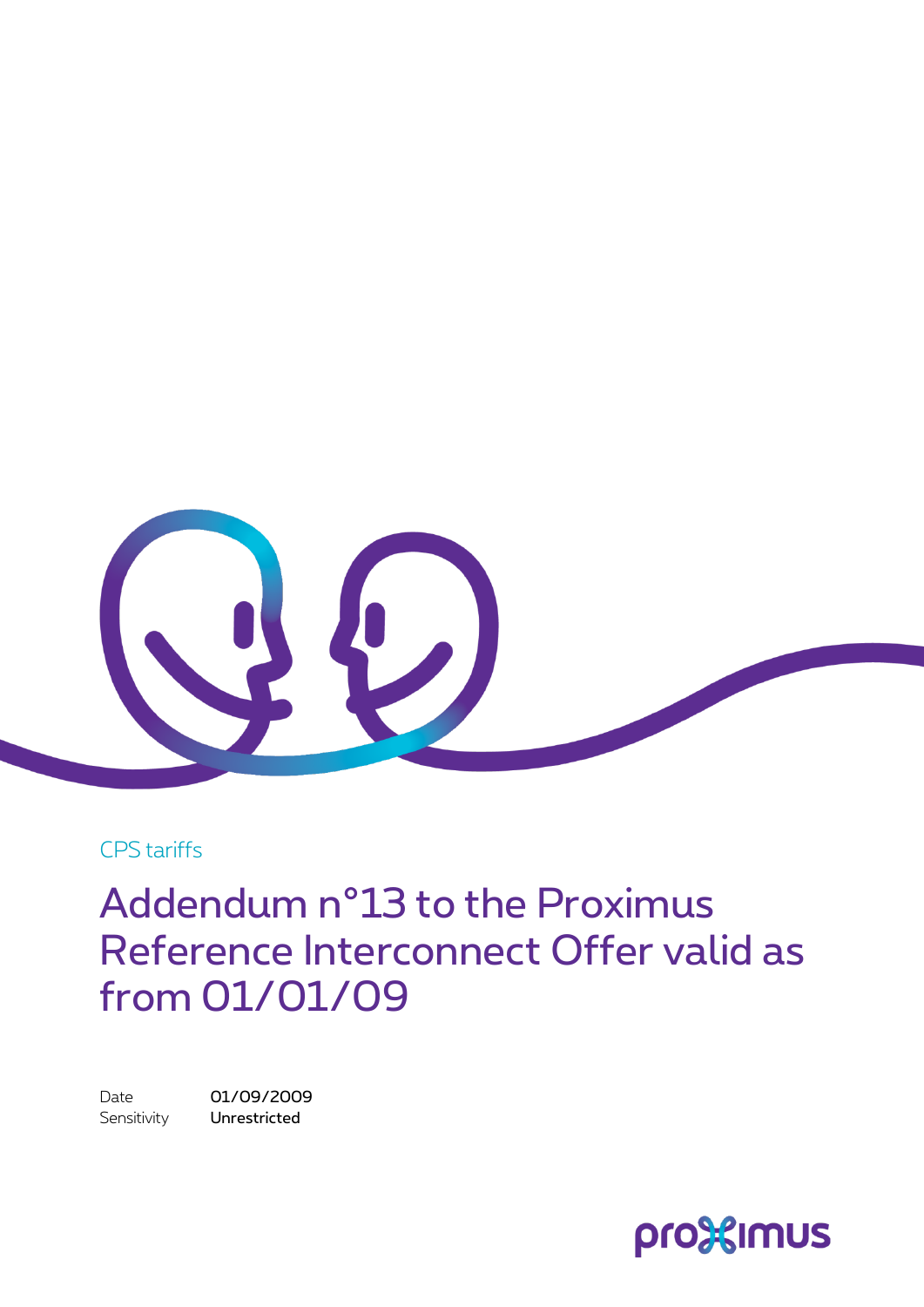# pro<sup>32</sup>imus

## <span id="page-1-0"></span>**Table of contents**

|  | Section 16.3.2 of the Reference Interconnect Offer is to be replaced by the |  |
|--|-----------------------------------------------------------------------------|--|
|  |                                                                             |  |